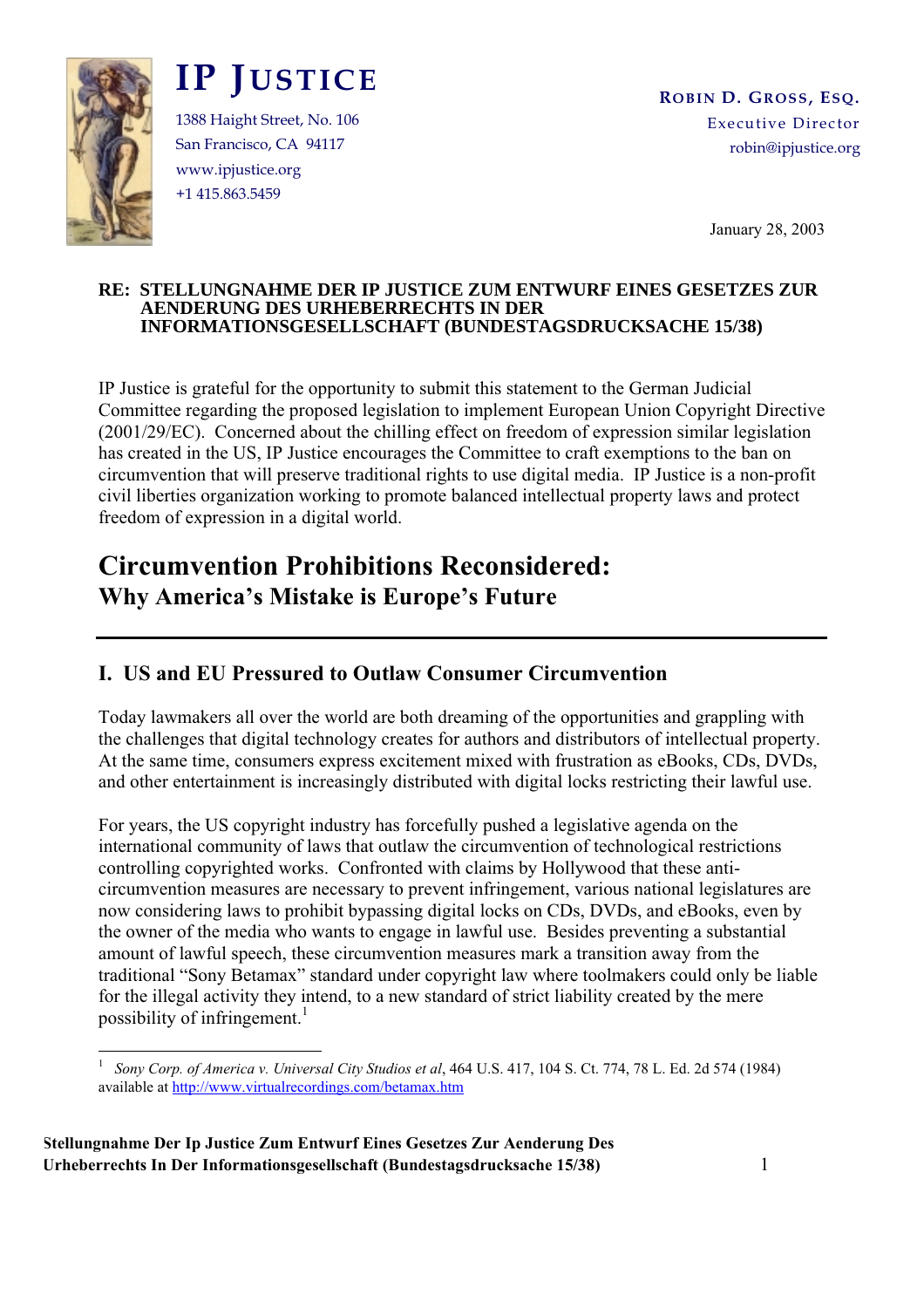In 1998 US media giants persuaded the US Congress to pass the Digital Millennium Copyright Act, which outlawed the circumvention of technological access controls, even in situations where the underlying use would be a lawful fair use.<sup>2</sup> The DMCA also outlawed the manufacture and provision of tools, including software and information that could help another to bypass digital locks that control use of CDs, DVDs, and eBooks.<sup>3</sup> Unfortunately, the DMCA's ban on circumvention tools is without regard for whether the use prevented would be permissible under copyright law, preventing many lawful uses of digital media, such as playing one's "stereo-only" CD on a personal computer.

Faced with pressure by the wealthy US publishing industry, representatives of the European Union passed prohibitions against circumvention in its 2001 Copyright Directive, outlawing even more conduct and speech than the US's controversial DMCA.<sup>4</sup> However, only two of the fifteen EU countries, Greece<sup>5</sup> and Denmark,<sup>6</sup> passed national legislation implementing the EUCD's ban on circumvention by the directive's deadline of December 22, 2002.<sup>7</sup> EU countries including the UK, Germany, France, Austria, Belgium, and Finland are currently considering national legislation implementing the directive. $\delta$ 

While the DMCA and the EUCD were originally aimed at implementing US and European treaty obligations over technological protections, both initiatives went well beyond what international copyright treaties actually require countries to pass.<sup>9</sup> The EUCD's language is so broad in what it prohibits that all facilitating and enabling activities intended to circumvent technological restrictions are outlawed, regardless of the lawfulness or necessity of the underlying use.<sup>10</sup>

 $\frac{1}{2}$ <sup>2</sup> 17 USC 1201(a)(1)(a)

<sup>4</sup> (Directive 2001/29/CE) text available at http://ukcdr.org/issues/eucd/eucd.html

<sup>5</sup> For text of Greek implementation (in Greek), see

http://europa.eu.int/smartapi/cgi/sga\_doc?smartapi!celexplus!prod!CELEXnumdoc&numdoc=32001L0029&lg=EL See also http://digitalrights.uoa.gr.

<sup>6</sup> For text of Danish implementation (in Danish), see http://www.digitalforbruger.dk/dmca.

<sup>7</sup> The Register UK, "Greece, Denmark (and no-one else) make EC copyright deadline" By John Leyden, Dec. 24, 2003, available at http://www.theregister.co.uk/content/4/28684.html

<sup>8</sup> To monitor status of Copyright Directive's implementation in various countries throughout the EU, see http://wiki.ael.be/index.php/EUCD-Status

<sup>9</sup> "Re-Establishing the Founding Principles of Copyright in the Digital Age" By Joshua S. Bauchner 5 Va. J.L. & Tech. 10 (2000) available at http://cryptome.org/bauchner.htm

<sup>10</sup> *Id.* See also Campaign for Digital Rights, "Why the EUCD Is Bad" available at http://www.eurorights.org/eudmca/WhyTheEUCDIsBad.html

<sup>&</sup>lt;sup>3</sup> 17 USC 1201(a)(2) & 1201(b)(1)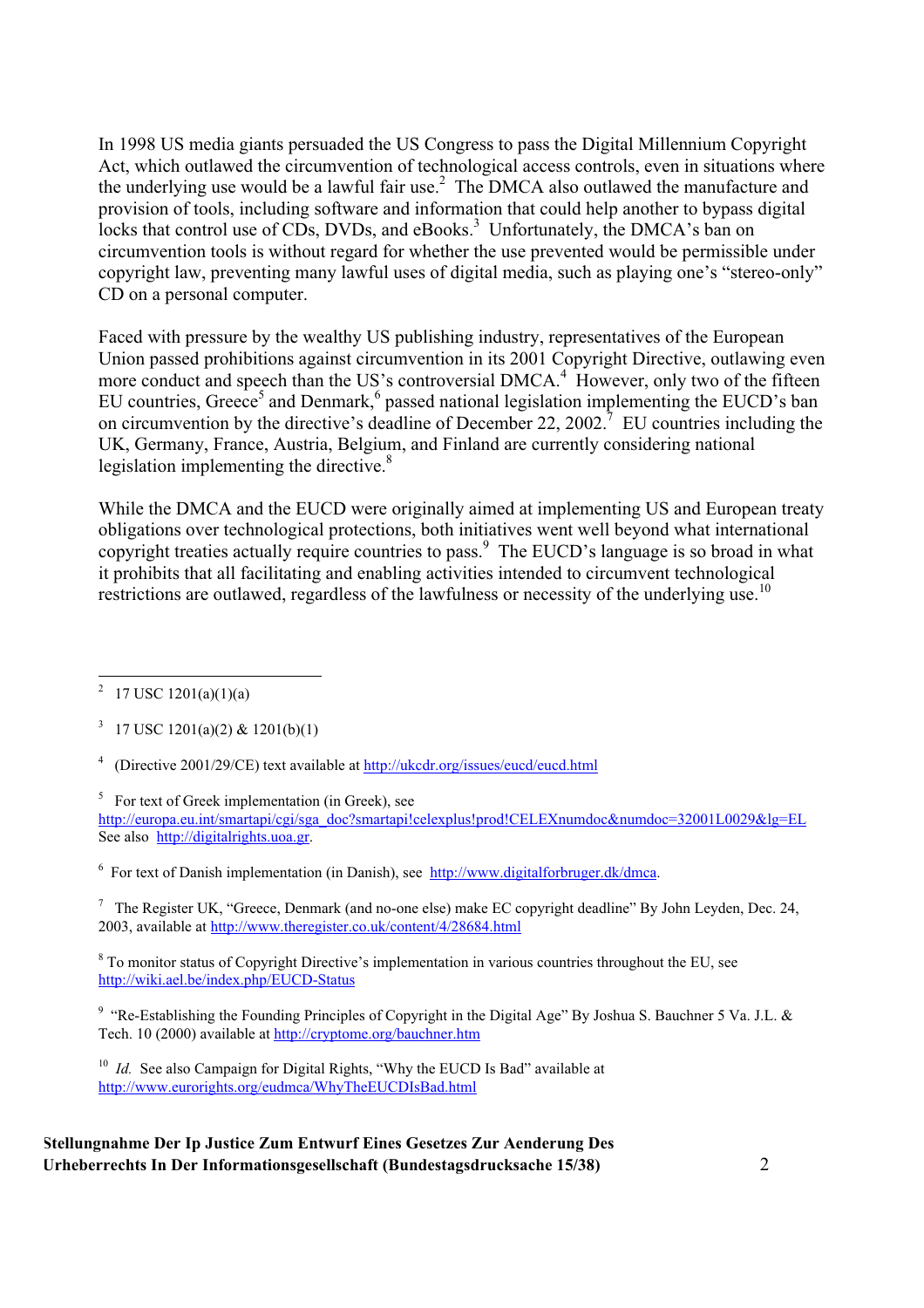| <b>WIPO Copyright</b>                                                                 | $US \, D M C A^{12}$                                                                                | EUCD <sup>13</sup>                                                                       |
|---------------------------------------------------------------------------------------|-----------------------------------------------------------------------------------------------------|------------------------------------------------------------------------------------------|
| Treaty <sup>11</sup>                                                                  |                                                                                                     |                                                                                          |
| * May Prohibit Providing<br>Some Tools Capable of<br>Circumvention                    | * Outlaws Making &<br>Providing of All Tools<br>Capable of Circumvention <sup>14</sup>              | * Outlaws Possessing,<br>Making, & Providing of<br>All Tools Capable of<br>Circumvention |
| * May Prohibit Some Acts of<br>Circumvention Based on<br><b>Underlying Lawfulness</b> | * Outlaws Most Acts of<br>Circumvention Without<br>Regard to Underlying<br>Lawfulness <sup>15</sup> | * Outlaws All Acts of<br>Circumvention Without<br>Regard to Underlying<br>Lawfulness     |

To a large extent, EU countries have already tied their hands with respect to circumvention laws and are obligated pass national legislation that gives Hollywood an enormous degree of control over what Europeans can do with their digital media. As discussed below, if national legislatures fail to craft meaningful exceptions to the EUCD's general ban on circumvention, European citizens will be forced to bring court challenges to the directive's implementation in that country in order to restore consumer freedoms.<sup>16</sup>

<sup>&</sup>lt;sup>11</sup> 1996 WIPO Copyright Treaty Article 11 (Obligations concerning Technological Measures): "Contracting parties shall provide adequate legal protection and effective legal remedies against the circumvention of effective technological measures that are used by authors in connection with the exercise of their rights under this Treaty or the Berne Convention and that restrict acts, in respect of their works, which are not authorized by the authors concerned or permitted by law."

See http://www.wipo.int/clea/docs/en/wo/wo033en.htm#P88\_11974

*Note: WIPO CT does not require banning circumvention of one's own property, or circumvention for lawful use, or outlawing all tools and information.*

<sup>&</sup>lt;sup>12</sup> 17 USC Section 1201. See http://www.loc.gov/copyright/legislation/dmca.pdf

<sup>&</sup>lt;sup>13</sup> European Union Council Directive 108/03, 1998 O.J. (C 108) 3, requires Member States to: "provide adequate legal protection against any activities, including the manufacture or distribution of devices or the performance of services, which have only limited commercially significant purpose or use other than circumvention, and which the person concerned carries out in the knowledge, or with reasonable grounds to know, that they will enable or facilitate without authority the circumvention of any effective technological measures designed to protect any copyright or any rights related to copyright as provided by law …"

<sup>&</sup>lt;sup>14</sup> 17 USC Section 1201(a)(2) outlaws making or providing tools including software or information that could help another to circumvent access controls without regard for whether the underlying use is lawful. Section 1201(b)(1) outlaws making or providing tools including software or information that could help another to circumvent copy/use controls without regard for whether the underlying use is lawful. See http://www.loc.gov/copyright/legislation/dmca.pdf

<sup>&</sup>lt;sup>15</sup> 17 USC Section 1201(a)(1) outlaws circumventing all access controls without regard for whether the underlying use is lawful or whether the media is the lawful property of the circumventor. See http://www.loc.gov/copyright/legislation/dmca.pdf

<sup>&</sup>lt;sup>16</sup> P. Bernt Hugenholtz, 'Copyright and Freedom of Expression in Europe', Rochelle Cooper Dreyfuss, Diane Leenheer Zimmerman & Harry First (eds.), Expanding the Boundaries of Intellectual Property. Innovation Policy for the Knowledge Society, Oxford: Oxford University Press (2001). Available at: http://www.ivir.nl/publications/hugenholtz/PBH-Engelberg.doc . See also P. Bernt Hugenholtz, "Why the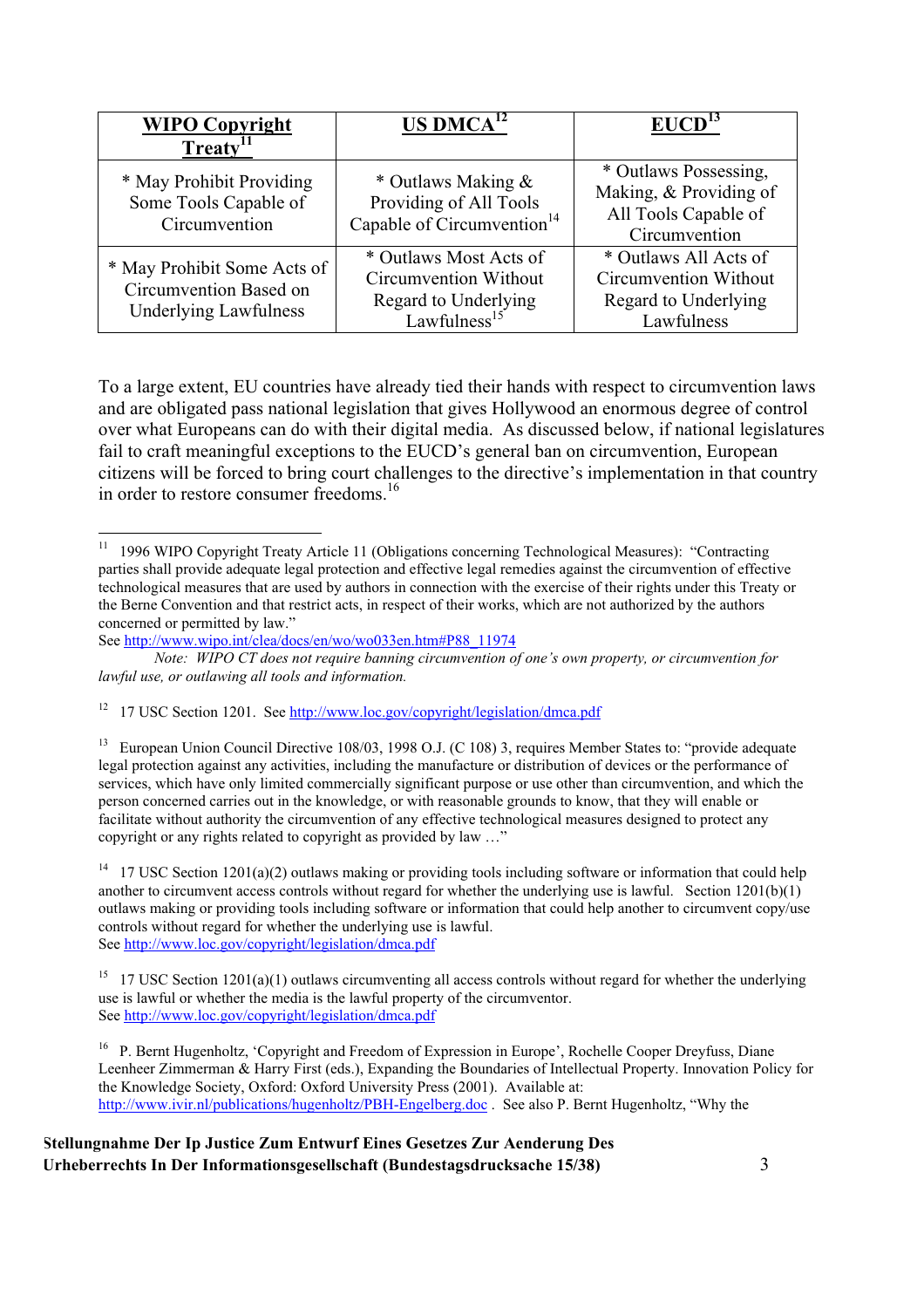# **II. The US Experience with Circumvention: "DMCA Horror Story"17**

Ironically, the US copyright industry continues to impose a restrictive intellectual property regime on the rest of the world despite the abuse and controversy such measures created in the US. Since enactment in 1998, the DMCA has become the target of significant opposition in the US (and abroad) from groups as diverse as cryptographers, librarians, journalists, scientists, civil liberties and other public interest organizations.<sup>18</sup> Widely regarded as overbroad in its prohibitions, Americans are now seriously reconsidering the circumvention measures and several efforts to amend the law's harshest provisions have been introduced in the Congress.<sup>19</sup> While the DMCA survived an early court battle in the US, $^{20}$  more recent legal challenges to the DMCA's circumvention measures give little confidence that its broad prohibitions will withstand further Constitutional challenges. $^{21}$ 

#### **A. DMCA Destroys Private Performance and Fair Use Rights, First Sale Privileges**

One of the biggest complaints that US citizens have registered over the DMCA's circumvention ban is the elimination of consumer rights under the traditional copyright balance. The US Copyright Office has received hundred of letters<sup>22</sup> from citizens expressing frustration over the inability to bypass DVD region code restrictions,  $^{23}$  or play DVDs on computers running Linux,  $^{24}$ 

 Copyright Directive is Unimportant, and Possibly Invalid" [2000] EIPR 11, p. 501-502, available at: http://www.ivir.nl/publications/hugenholtz/opinion-EIPR.html

<sup>17</sup> For an updated accounting of numerous incidents involving misuse of the DMCA's circumvention laws, see EFF White Paper "Unintended Consequences - Three Years under the DMCA" by EFF Senior Intellectual Property Attorney Fred von Lohmann. Available at http://www.eff.org/IP/DMCA/20030102\_dmca\_unintended\_consequences.html

<sup>18</sup> Wired News, "DeCSS Allies Ganging Up" By Declan McCullagh, Jan. 26, 2001, available at http://www.wired.com/news/politics/0,1283,41441,00.html

<sup>19</sup> Associated Press, "Artists, scientists protest U.S. copyright arrest" By Elinor Mills Abreu, July 30, 2001, available at http://investor.cnet.com/investor/news/newsitem/0-9900-1028-6721527-0.html

<sup>20</sup> *Universal Studios et el v 2600 Magazine* 111 F.Supp.2d 294 (2<sup>nd</sup> Cir. 2001). Available at http://www.eff.org/IP/Video/MPAA\_DVD\_cases/20011128\_ny\_appeal\_decision.html

<sup>21</sup> CNET News, "Norway Piracy Case Brings Activists Hope" By Lisa M. Bowman, Jan. 8, 2003, available at http://www.businessweek.com/technology/cnet/stories/979769.htm. See also Wired News, "Verdict Seen As Blow to DMCA" By Joanna Glasner, Dec. 18, 2002, available at http://www.wired.com/news/business/0,1367,56898,00.html

<sup>22</sup> Wired News, "Critics Weigh In on Copyright Act" By Joanna Glasner, Dec. 21, 2002, at http://www.wired.com/news/business/0,1367,56963,00.html

<sup>23</sup> Wired News, "Flak Over Hack Hushes Talk" By Randy Dotinga, July 26, 2002, at http://www.wired.com/news/business/0,1367,54168,00.html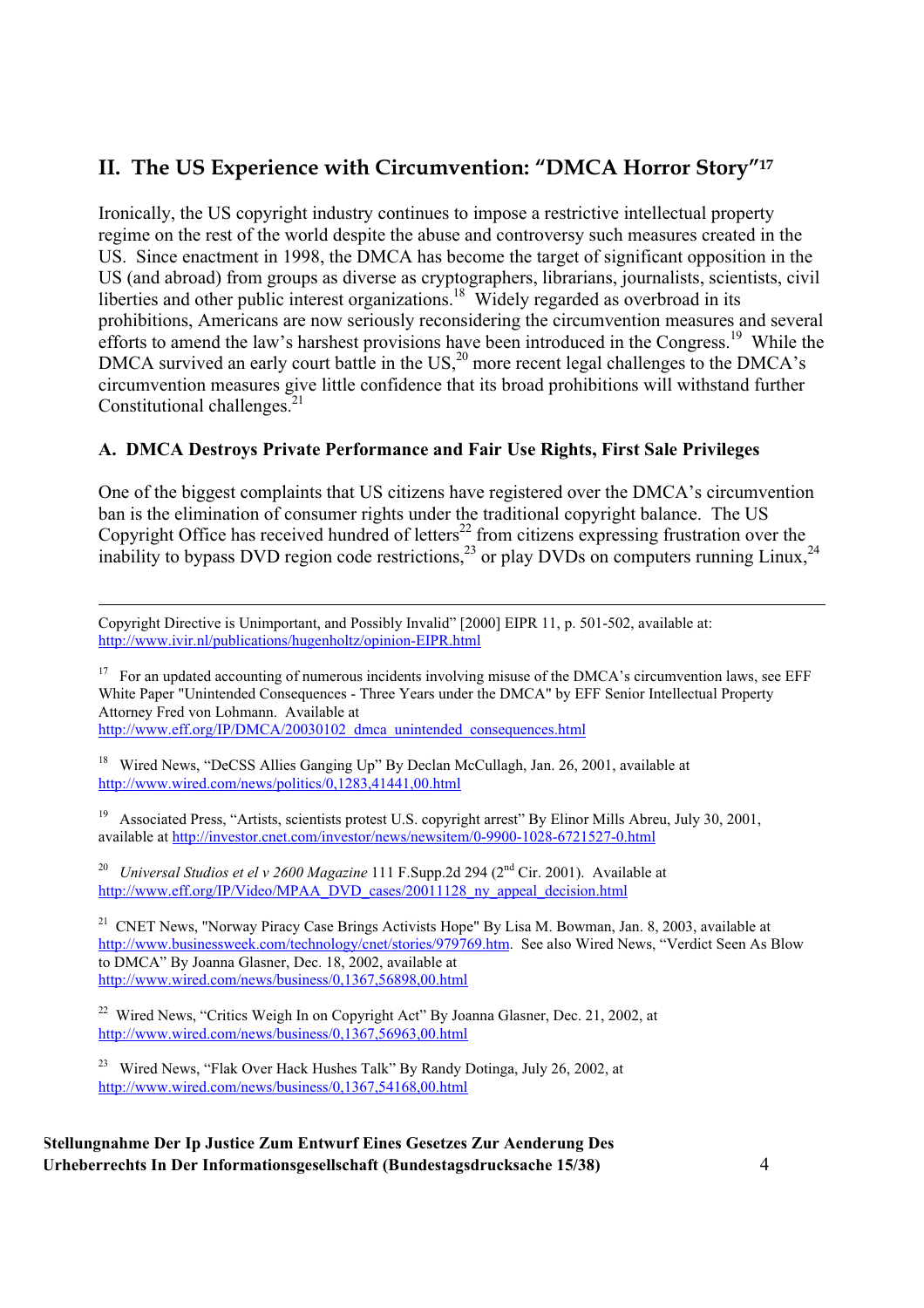the inability to fast-forward past commercials on certain  $\text{DVDs}^{25}$  read eBooks on laptops,  $^{26}$  play "stereo-only" CDs on personal computers,  $27$  make a personal use copy of a music CD,  $28$  improve the interoperability of computer games<sup>29</sup> and other legitimate consumer circumvention activities. (Legally) impenetrable technological restrictions do not just prevent illegal uses, they command control over all uses of a creative work, routinely preventing lawful uses.

Freedom of expression, fair use, first sale privileges and other important consumer rights are in jeopardy of elimination as publisher controlled technological restrictions replace copyright law as the arbiter of information rights in a digital world.<sup>30</sup> US consumers face a steady stream of news accounts where US copyright holders have repeatedly abused the DMCA by using technological restrictions to take far greater control over digital media than the law ever intended.<sup>31</sup> For example, lawful control over the private performance of digital media has shifted from individual-control to publisher-control in regimes that ban legitimate consumer circumvention, such as the US and EU.

#### **B. DMCA Useful as Powerful Weapon Against Competitor**

While proponents of banning circumvention claim the laws are necessary as a shield to protect against copyright infringement, in practice, circumvention laws have proven far more useful as a

26 Economist, "Digital Copyright Overkill" Dec. 5, 2002 at http://www.economist.com/business/displayStory.cfm?story\_id=1482259

<sup>27</sup> The European version of the new Sony Music/Celine Dion CD is specifically designed to crash your personal computer if you try to play the CD it. See BBC News, "Dion's CD Can Crash PCs", April 5, 2002, available at http://news.bbc.co.uk/hi/english/entertainment/new\_media/newsid\_1912000/1912466.stm See also, "Sony: Downbeat For a New Online Music Battle" by Laura Rohde, CNN, Sept. 27, 2001 at http://www.cnn.com/2001/TECH/industry/09/27/sony.music.battle.idg/index.html, describing how Sony Music employed access controls to certain Michael Jackson CDs that prevented playback on computers and CD-ROMs.

<sup>28</sup> The Register UK, "'No more music CDs without copy protection', claims BMG Unit'', John Lettice, Nov. 6, 2002 at http://www.theregister.co.uk/content/archive/27960.html

<sup>29</sup> Universal-Vivendi's Blizzard game company invoked the DMCA to stop Blizzard game owners from playing together over the Internet on their own servers. See Howard Wen, "Battle.net Goes To War," Salon, April 18, 2002, available at http://archive.salon.com/tech/feature/2002/04/18/bnetd/

<sup>30</sup> The New Republic, "Call It the Digital Millennium Censorship Act" By Prof. Julie E. Cohen, May 23, 2000, available at http://www.thenewrepublic.com/cyberspace/cohen052300.html

<sup>31</sup> For an updated accounting of numerous incidents involving misuse of the DMCA's circumvention laws, see EFF White Paper "Unintended Consequences - Three Years under the DMCA" by EFF Senior Intellectual Property Attorney Fred von Lohmann. Available at http://www.eff.org/IP/DMCA/20030102\_dmca\_unintended\_consequences.html

<sup>&</sup>lt;sup>24</sup> Wired News, "Corporate Paws Grab for Desktop" by Brad King, Sept. 9, 2002, at http://www.wired.com/news/business/0,1367,54941,00.html

<sup>&</sup>lt;sup>25</sup> CNET News, "Tarzan' DVD forces viewers through a jungle of previews" Greg Sandoval, March 2, 2000 at http://news.com.com/2100-1017-237585.html (describing how Disney's "Tarzan" DVD prevents the consumers from fast-forwarding through the DVD's initial advertisements).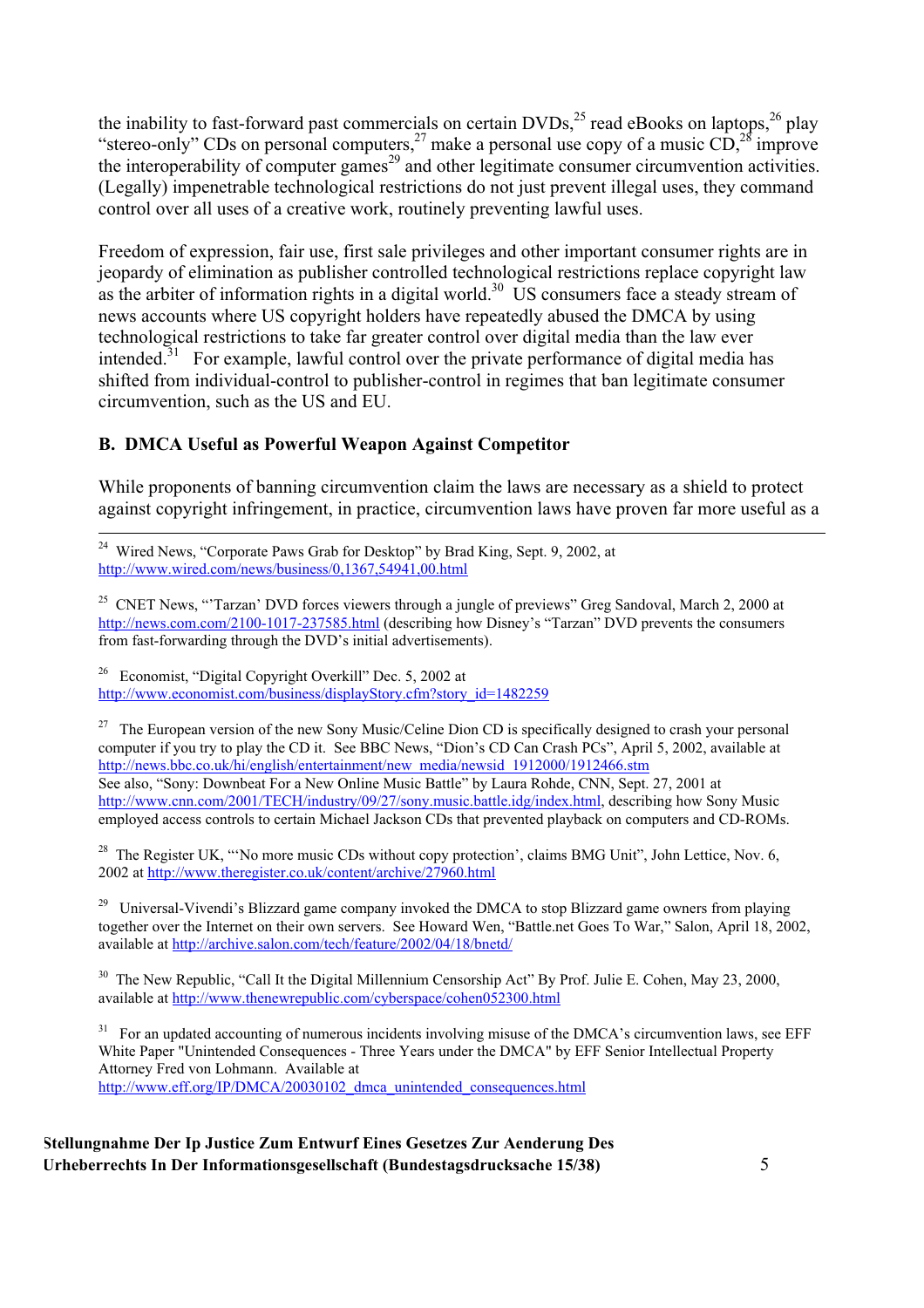powerful sword to prevent competition and silence critics. Since the DMCA's ban on circumvention tools is so broad, anyone who tries to build a home-made device or software capable of playing a DVD or other digital media violates the prohibition against circumvention. Thus the circumvention prohibitions effectively create a monopoly over who can build devices capable of reading digital entertainment.

#### **Adobe Software v. Elcomsoft & Dmitry Sklyarov eBook Reader**

When Russian software company Elcomsoft attempted to provide software capable of reading Adobe eBooks, Adobe called upon the US Federal Bureau of Investigation (FBI) to prosecute its foreign competitor Elcomsoft and its cryptographer Dmitry Sklyarov under the DMCA. Despite the many lawful uses of the Elcomsoft software (like reading eBooks on other computers, printing a page for a school report, or enabling the text-to-speech functionality so sight-impaired people can have their eBooks read to them by their computers) the DMCA proved powerful enough to jail for 6 weeks the competitor who revealed the weaknesses in its software. In December 2002, a California jury acquitted Elcomsoft under the first criminal test of the DMCA's circumvention prohibitions, fueling belief that the DMCA's overbroad and anticompetitive measures will fall to future challenges. $32$ 

#### **Hollywood Studios v. Johansen,** *2600 Magazine***, & LiVid Linux Player**

When a team of open source software developers from around the world joined together in 1999 to build a DVD player for the Linux operating system, DMCA litigation quickly halted the project's development.33 LiVid (Linux-Video) developers were working to build independent DVD playing software that could compete with the major studio's monopoly on DVD players. Frustrated by the lack of DVD player software for Linux, Norwegian teenager Jon Johansen together with a German and Dutch computer programmer reverse engineered Hollywood's Content Scrambling System (CSS) and created DeCSS, a program to unlock the movie so it can be viewed by its owner. After Johansen published DeCSS to the LiVid project, Hollywood lawyers initiated a series of lawsuits against over 500 republishers of DeCSS, including Johansen in Norway and in the US, the head of the LiVid project, and *2600 Magazine* who included the code as part of its news coverage of the controversy.<sup>34</sup> Under the subsequent US court ruling<sup>35</sup> that banned *2600 Magazine* from publishing the software, anyone who wants to build a DVD player post-DMCA must obtain a costly and restrictive license from the major studio's licensing organization DVD-CCA. The Hollywood studios were successful in using the DMCA's circumvention ban to create for them a monopoly over the manufacture and distribution of DVD

<sup>&</sup>lt;sup>32</sup> Financial Times UK, "Russian Group Cleared in Digital Test Case" By Patti Waldmeir, Dec. 17, 2002, at http://news.ft.com/servlet/ContentServer?pagename=FT.com/StoryFT/FullStory&c=StoryFT&cid=1039523772948

<sup>&</sup>lt;sup>33</sup> Afterdawn "US Supreme Court: Hollywood can't sue Pavlovich" January 4, 2003, available at http://www.afterdawn.com/news/archive/3689.cfm

<sup>&</sup>lt;sup>34</sup> For legal filings and more info on litigation to ban DeCSS, see http://www.eff.org/IP/Video/DeCSS\_prosecutions and http://www.ipjustice.org/decsstable.htm

<sup>&</sup>lt;sup>35</sup> *Universal Studios et el v 2600 Magazine* 111 F.Supp.2d 294 (2<sup>nd</sup> Cir. 2001). Available at http://www.eff.org/IP/Video/MPAA\_DVD\_cases/20011128\_ny\_appeal\_decision.html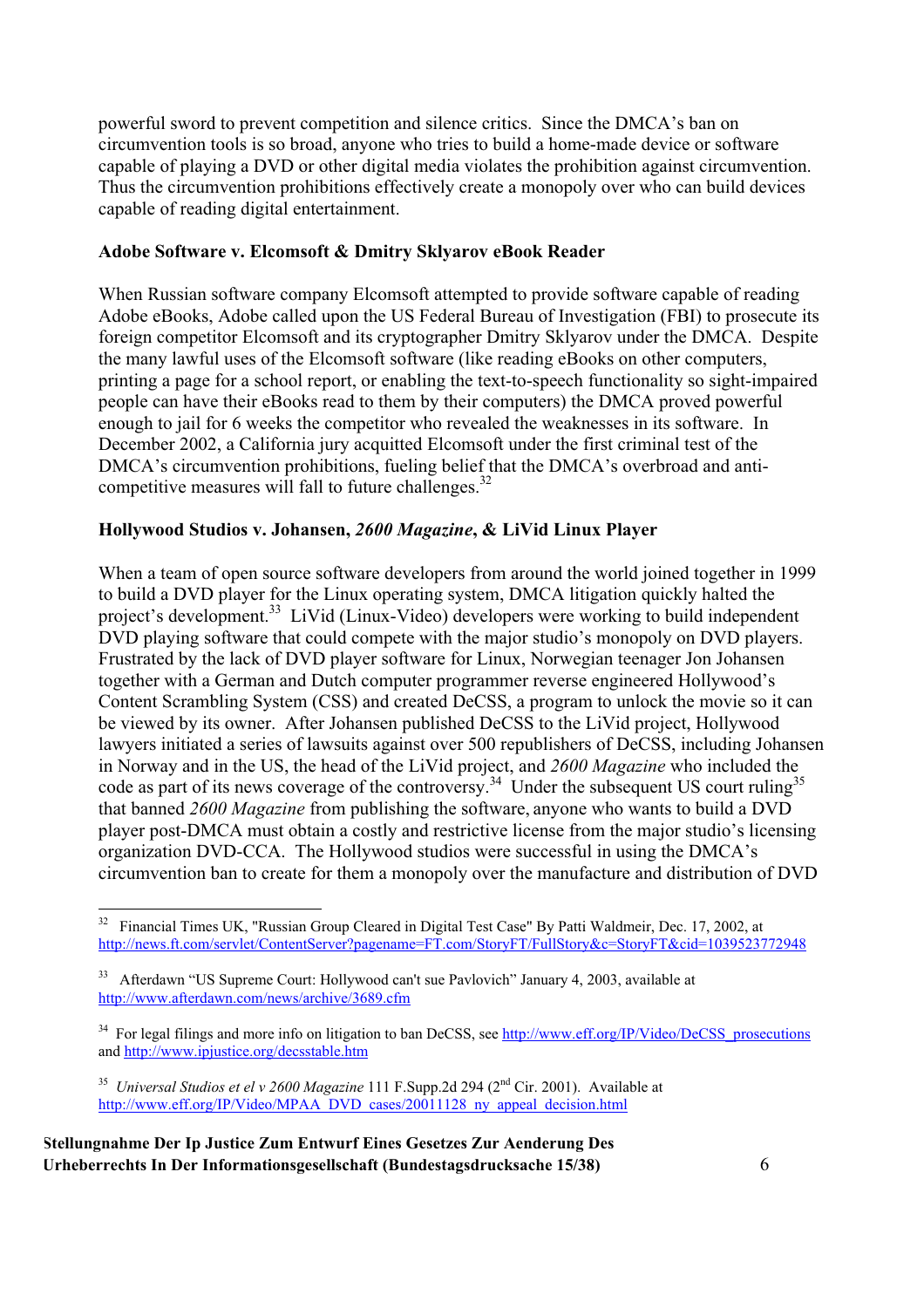players. Independent and innovative start-ups, such as the LiVid group of European developers, were locked out from competing with Hollywood's DVD players, under the guise of preventing infringement.

A Norwegian Court was not so generous to the major Hollywood studios in its ruling  $36$  of January 7, 2003, acquitting Jon Johansen of all charges for his role in creating  $DeCSS$ .<sup>37</sup> At Hollywood's request<sup>38</sup> Johansen had been charged under Norwegian Criminal Code Section 145.2, which outlaws bypassing digital locks to steal data one is not entitled to access. In the past, this law was used to punish those who broke into another's property, like bank or phone records. The studios were hoping for a legal ruling in Norway that would criminalize accessing one's own DVD on a competing player. Rejecting the prosecutions legal arguments, the unanimous Norwegian Court stated, "someone who buys a DVD film that has been legally produced has legal access to the film."<sup>39</sup> Currently residing outside the jurisdiction of national anti-circumvention laws, Johansen can build and use his own free DVD playing software without having to purchase a costly and restrictive DVD player from the DVD-CCA cartel. However, US and EU citizens who use or publish the DeCSS code, or try to build their own homemade DVD players face liability under circumvention laws, since its illegal to bypass the controls on your own property in the US and EU now.

#### **Lexmark v. Static Control Component Toner Cartridge**

The second largest printer manufacturer in the United States, Lexmark, has filed a lawsuit under the DMCA's circumvention laws to prevent a competitor from selling lower priced toner cartridges that are compatible with Lexmark printers.<sup>40</sup> Citing the DMCA's access control prohibitions, Lexmark claims competitor Static Control Component's less costly printer

36 Norwegian court ruling (in English) of Jan. 7, 2003, available at

http://www.eff.org/IP/Video/DeCSS\_prosecutions/Johansen\_DeCSS\_case/20030109\_johansen\_decision.html. In Norwegian at

http://www.eff.org/IP/Video/DeCSS\_prosecutions/Johansen\_DeCSS\_case/20030109\_johansen\_norwegian\_decision .pdf

<sup>37</sup> Reuters, "Norway Teen Cleared of Hollywood Piracy Charges" By Inger Sethov and Sue Zeidler, Jan. 7, 2003, available at http://www.reuters.com/newsArticle.jhtml?type=entertainmentNews&storyID=2005467

38 DVD-CCA (MPA) complaint against Johansen (English)

http://www.eff.org/IP/Video/DeCSS\_prosecutions/Johansen\_DeCSS\_case/20000104\_dvdcca\_no\_prosecutor\_letter. en.html . In Norwegian at

http://www.eff.org/IP/Video/DeCSS\_prosecutions/Johansen\_DeCSS\_case/20000104\_dvdcca\_no\_prosecutor\_letter. no.pdf

<sup>39</sup> Associated Press, "Norwegian Teen Acquitted of DVD Piracy" By Doug Mellgren, Jan. 7, 2003, available at http://abcnews.go.com/wire/Business/ap20030107\_1780.html

<sup>&</sup>lt;sup>40</sup> UK Inquirer, "Lexmark uses DMCA to attack printer cartridge makers" By Adamson Rust, Jan. 9, 2003, available at http://www.theinquirer.net/?article=7114 See Lexmark legal complaint at http://www.eff.org/IP/DMCA/20030108\_lexmark\_v\_static\_control\_components.pdf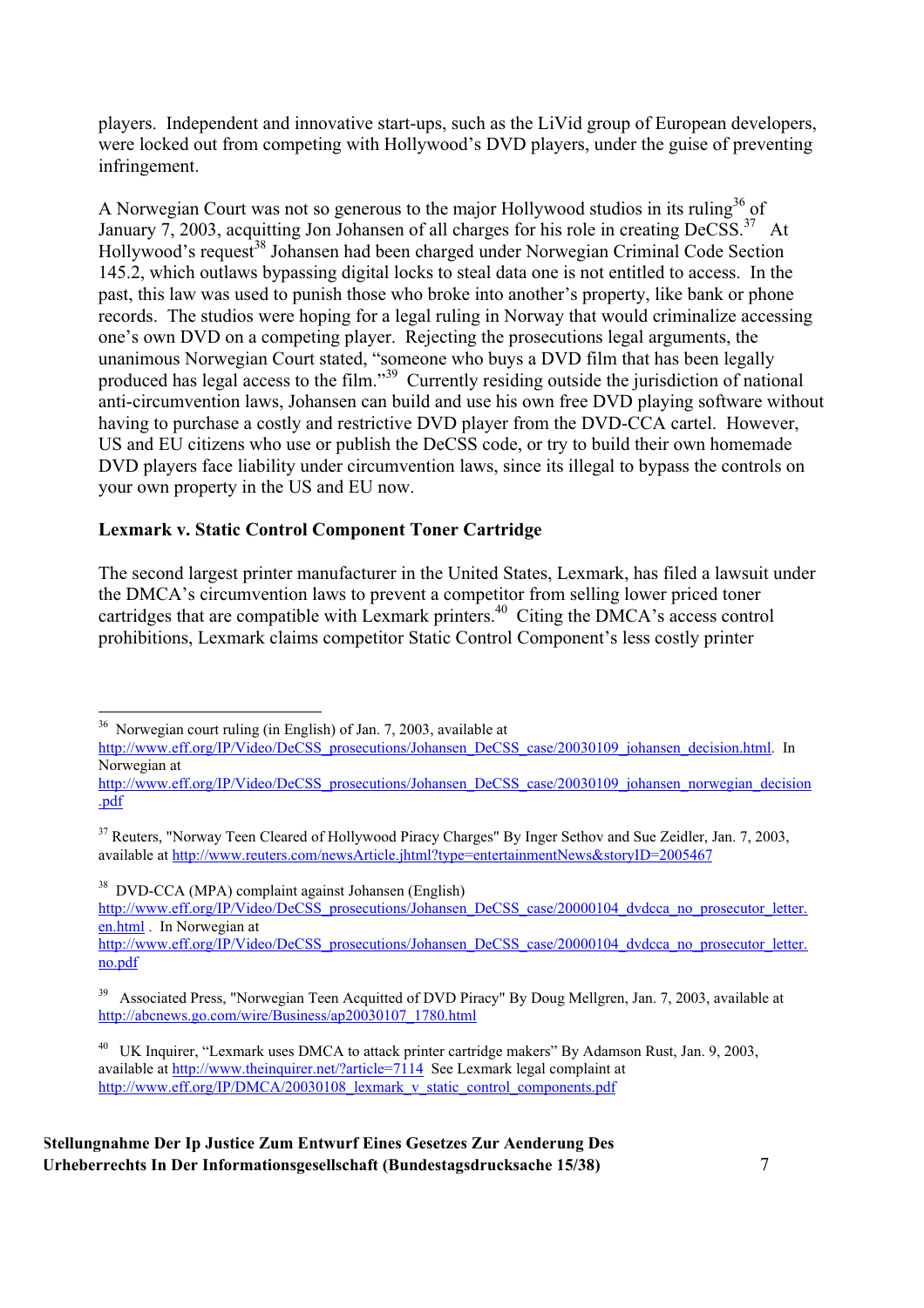cartridges circumvent access to the toner loading program.<sup>41</sup> Thus Lexmark claims Static Control's chips are circumvention devices prohibited by the  $DMCA<sup>42</sup>$  Within weeks of being sued by the printer giant under the DMCA, Static Control agreed to stop making its lower priced compatible chips.<sup>43</sup> Circumvention prohibitions' broad propensity for misuse as an anticompetitive tool should not be over-looked as laws intended to protect against copyright infringement, in practice, inhibit innovation and consumer choice in the printer toner cartridge industry. The case is currently pending in US federal court in Kentucky.

#### **Chamberlain Group v. Skylink Technology Garage Door Opener**

The DMCA's anti-competitive impact was further felt in the US when a company that manufactures automatic garage door openers invoked the DMCA to prevent its competitor from selling a universal remote control for garage door openers.<sup>44</sup> By creating a compatible remote control, Chamberlain claims that Skylink defeats the "access controls" to a computer program that opens and closes the garage door in violation of the DMCA.<sup>45</sup> Skylink thus risks DMCA liability simply for creating an interoperable garage door opener.<sup>46</sup> Stifling innovation and competition, the DMCA's overbroad anti-circumvention measures have proven a powerful weapon to prevent competition in ways completely unexpected when it was passed.

#### **C. DMCA Chills Freedom of Speech and Scientific Research**

A common criticism of the DMCA in the US is its ability to allow private power to chill freedom of speech and censor scientific research.<sup>47</sup> The circumvention prohibitions are so broad, they

<sup>44</sup> Freedom to Tinker, "Another DMCA Attack on Interoperation" By Edward Felten, Jan. 14, 2003, available at http://www.freedom-to-tinker.com/archives/000253.html. See also *Chamberlain Group v Skylink Technology* DMCA legal complaint at http://www.eff.org/IP/DMCA/20030108\_lexmark\_v\_static\_control\_components.pdf

<sup>45</sup> eWeek, "Time to Dump the DMCA" By Anne Chen, Jan. 24, 2003, available at http://www.eweek.com/article2/0,3959,844571,00.asp

46 Extreme Tech, "DMCA Used In Garage Door Battle" By Brett Glass, Jan. 23, 2003, available at http://www.extremetech.com/article2/0,3973,841900,00.asp

<sup>47</sup> See Pamela Samuelson, "Intellectual Property and the Digital Economy: Why the Anti-Circumvention Regulations Need to be Revised" 14 Berkeley Technology L.J. 519, 537-57 (1999), available at http://www.sims.berkeley.edu/~pam/papers.html. See also Pamela Samuelson, "Anticircumvention Rules: Threat to Science," 293 Science 2028, Sept. 14, 2001, available at http://www.sciencemag.org/cgi/reprint/293/5537/2028. See also Marjorie *Heins "*The Progress of Science and Useful Arts: Why Copyright Today Threatens Intellectual Freedom" at the Free Expression Policy Project, available at *http://*www.fepproject.org/policyreports/copyright.html

The Register UK, "Lexmark unleashes DMCA on toner cartridge rival" By John Leyden, Jan. 10, 2003, available at http://www.theregister.co.uk/content/7/28811.html

<sup>&</sup>lt;sup>42</sup> CNET News, "Lexmark invokes DMCA in toner suit" By Declan McCullagh, Jan. 8, 2003, available at http://news.com.com/2100-1023-979791.html. See also Wired News, "DMCA: Ma Bell Would Be Proud" By Lauren Weinstein, Jan. 20, 2003, available at http://www.wired.com/news/politics/0,1283,57268,00.html

<sup>&</sup>lt;sup>43</sup> UK Inquirer, "First round goes to Lexmark in DMCA toner battle" By Mike Magee, Jan. 12, 2003, available at http://www.theinquirer.net/?article=7153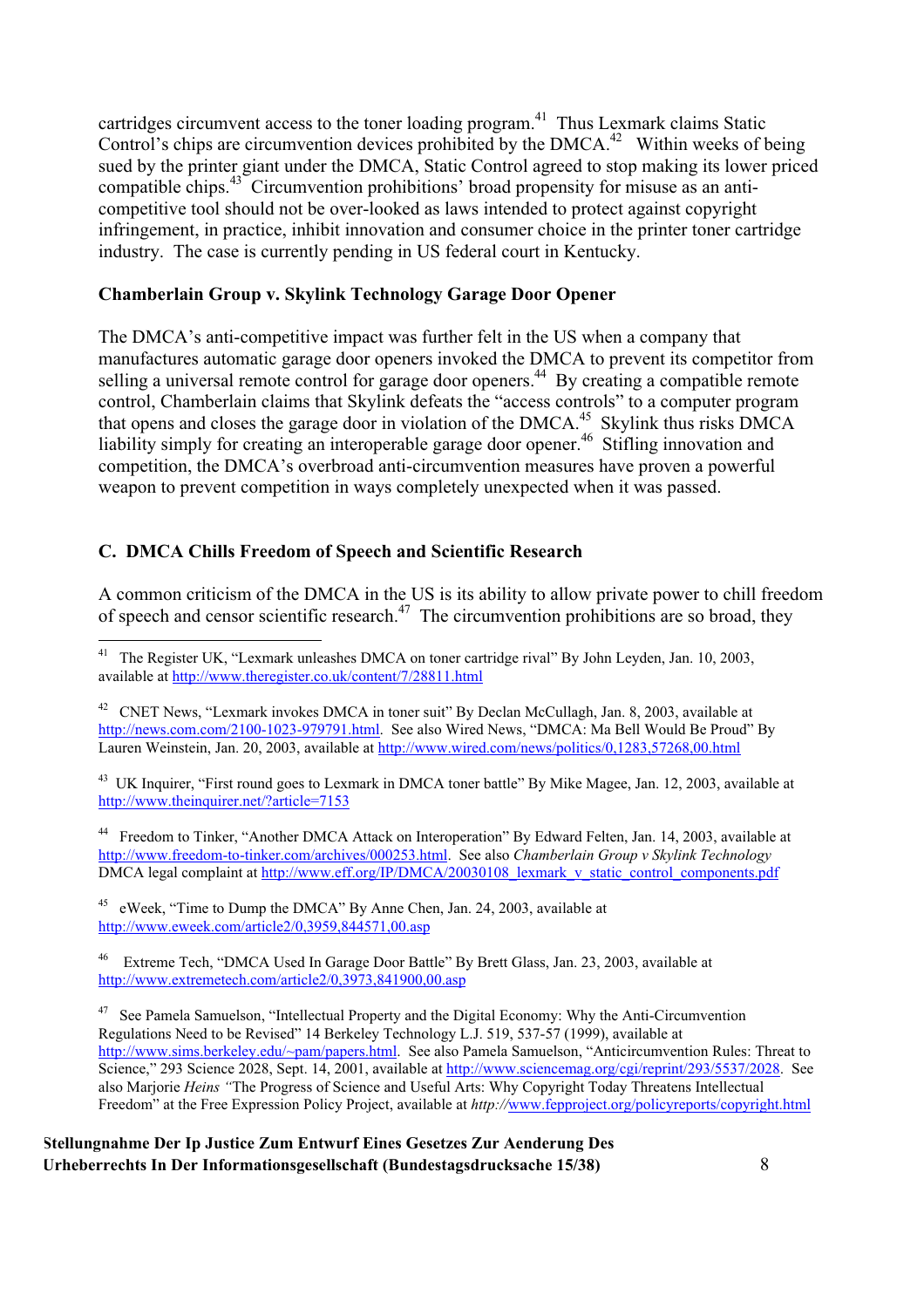outlaw providing software or other technical information that could assist bypassing digital controls.<sup>48</sup> Even information that discusses a technology's vulnerabilities has been outlawed by the DMCA's ban on providing circumvention tools. EU lawmakers in particular, are now faced with pressure from the US copyright industry to import this policy of censorship over technical information, despite the chill felt by the scientific community in the US. While not shown to have any effect on infringement, withholding information about technological vulnerabilities only serves to diminish public security in computer systems.<sup>49</sup>

One of the earliest invocations of the DMCA's circumvention ban involved a threat letter<sup>50</sup> from a recording industry executive to scientists preparing to publish a paper discussing the weaknesses in the recording industry's watermark technology to control digital music. Since the researchers' paper included technical information that revealed weaknesses in the technology, the paper could be read by someone who could use that information to learn how to bypass the controls and make an infringing copy, and thus risked a DMCA violation. Although the DMCA made an effort to permit circumvention for security testing, the exemption has proven far too narrow in practice to be helpful to most scientists, including Princeton Professor Edward Felten and his team.<sup>51</sup> Faced with DMCA liability for providing information that could qualify as a circumvention device, the scientists withdrew the paper and its presentation from a 2001 security conference in the US. The recording industry's threat of DMCA litigation against Felten's team was not withdrawn until after the scientists filed a declaratory judgment lawsuit citing their right to freedom of speech under the US Constitution.<sup>52</sup> While the industry finally agreed it would not sue over that one particular publication, it reserved its right to file future litigation against the researchers if other papers or presentations reveal technical information. Even though the public has both a right and need to know about the weaknesses of systems, the DMCA's circumvention ban outlaws much critical information about the weaknesses of computer security systems.

US computer giant Hewlett Packard used the DMCA to threaten a group of researchers who published information about an operating system security flaw that HP had known about but never fixed.<sup>53</sup> Computer security researchers are particularly vulnerable to DMCA violations

- <sup>48</sup> SJ Mercury News, "Congress Unknowingly Undermines Cyber-Security," By Jonathan Band, Dec. 16, 2002, available at http://www.siliconvalley.com/mld/siliconvalley/4750224.htm
- <sup>49</sup> See Legal Declaration of Bruce Schneier in Felten et al v RIAA et al, available at http://www.eff.org/IP/DMCA/Felten\_v\_RIAA/20010813\_schneier\_decl.html

<u>.</u>

<sup>50</sup> Letter from Matthew Oppenheim, SDMI General Counsel, to Prof. Edward Felten, April 9, 2001. Available at http://cryptome.org/sdmi-attack.htm

<sup>51</sup> SJ Mercury News, "Congress Unknowingly Undermines Cyber-Security," By Jonathan Band, Dec. 16, 2002, available at http://www.siliconvalley.com/mld/siliconvalley/4750224.htm

 $52$  See legal complaint in Felten et al v RIAA et al, available at http://www.eff.org/sc/felten/20010626\_eff\_felten\_amended\_complaint.html. Case legal filings available at http://www.eff.org/sc/felten/

53 CNET News, "Security Warning Draws DMCA Threat," By Declan McCullagh, July 30, 2002, available at http://news.com.com/2100-1023-947325.html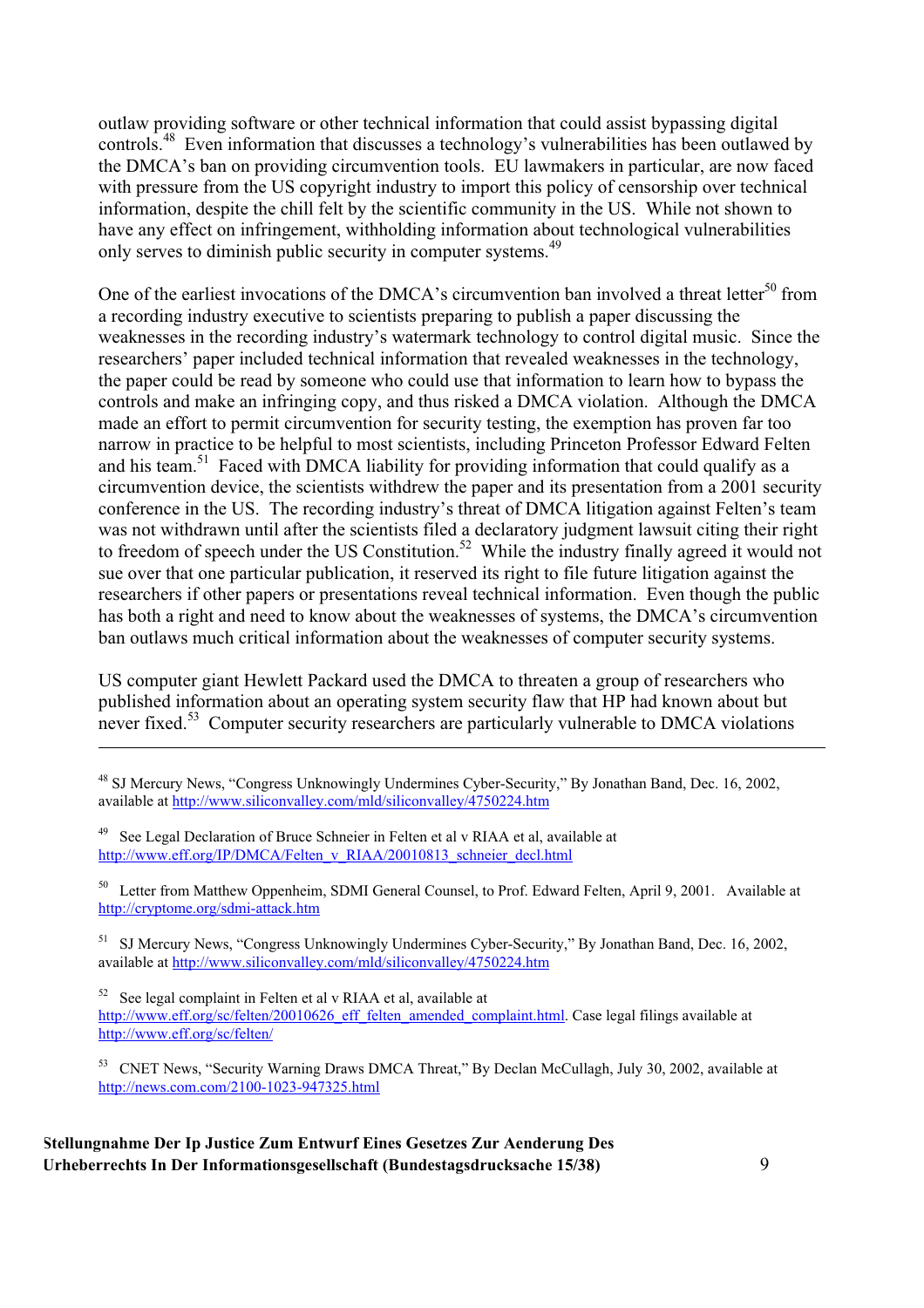since they regularly circumvent the security of computer systems for testing purposes. In another incident, HP employee and Linux guru Bruce Perens was forced to pull his presentation at the last O'Reilly Open Source Convention because it would involve bypassing DVD access controls, and risked DMCA liability. HP ordered Perens to withdraw his demonstration on how to get around DVD region code restrictions and subsequently fired him from HP.

Citing the DMCA's circumvention prohibitions, Alan Cox, a top Linux developer in the UK announced that Americans would not be given technical information about security patches in an update to an operating system since it could trigger DMCA liability for the open source developers.<sup>54</sup> American developers and scientists are a significant competitive disadvantage now to those in countries where circumvention laws have not been enacted and researchers may freely discuss technical information.

The DMCA's chill felt on scientific research and publication extends to researchers outside of the US as well. Several prominent foreign scientists have said they are afraid to travel to the US because of past research or computer programs written that could be used to bypass technological restrictions, creating DMCA liability today.<sup>55</sup> A noted Dutch cryptographer issued a statement that he is withholding research on video encryption out of fear of DMCA liability for releasing that information.<sup>56</sup>

As further evidence of the stifling effect circumvention prohibitions are having on scientific research in the US, technical conferences are relocating to jurisdictions where circumvention bans have not been passed.<sup>57</sup> Organizers and sponsors of technical conferences face criminal liability for circumvention under the DMCA since they provide the technical information for a profit. Following the arrest of Dmitry Sklyarov for revealing weaknesses in Adobe software, Russia's state department issued an official travel advisory to warn Russian computer programmers of the danger in traveling to the US since the DMCA was enacted.<sup>58</sup> Scientists and

<sup>56</sup> Niels Ferguson, "Censorship in Action: Why I Don't Publish My HDCP Results," Aug. 15, 2001, available at http://www.macfergus.com/niels/dmca/cia.html. See also Legal Declaration of Niels Ferguson, in Felten v RIAA, filed Aug. 13, 2001, available at

http://www.eff.org/IP/DMCA/Felten\_v\_RIAA/20010813\_ferguson\_decl.html. See also Wired News, "Dutch Cryptographer Cries Foul" By Steve Kettmann, Aug. 15, 2001, available at http://www.wired.com/news/politics/0,1283,46091,00.html

58 NY Times, "Travel Advisory for Russian Programmers," By Jennifer 8 Lee, Sept.10, 2001, available at http://www.nytimes.com/2001/09/10/technology/10WARN.html?searchpv=past7days

 <sup>54</sup> The Register UK, "Linux update withholds security info on DMCA terror" By Kevin Poulsen, Oct. 30, 2001, available at http://www.theregister.co.uk/content/archive/22536.html. See also Legal Declaration of Alan Cox of Red Hat UK Ltd, in Felten v. RIAA, filed Aug. 13, 2001, available at

http://www.eff.org/IP/DMCA/Felten\_v\_RIAA/20010813\_cox\_decl.html. See also audio recordings, transcripts, and slides from Alan Cox and Martin Keegan's lectures on the chilling effect on scientific research brought on by the EUCD's circumvention prohibition in April 2002 available at http://www.odl.qmul.ac.uk/eucd/

<sup>&</sup>lt;sup>55</sup> CNET News, "Security workers: Copyright law stifles" By Robert Lemos, Sept. 6, 2001, available at http://news.com.com/2100-1001-272716.html

<sup>57</sup> New Scientist, "Computer scientists boycott US over digital copyright law" By Will Knight, July 23, 2001, available at http://www.newscientist.com/news/news.jsp?id=ns99991063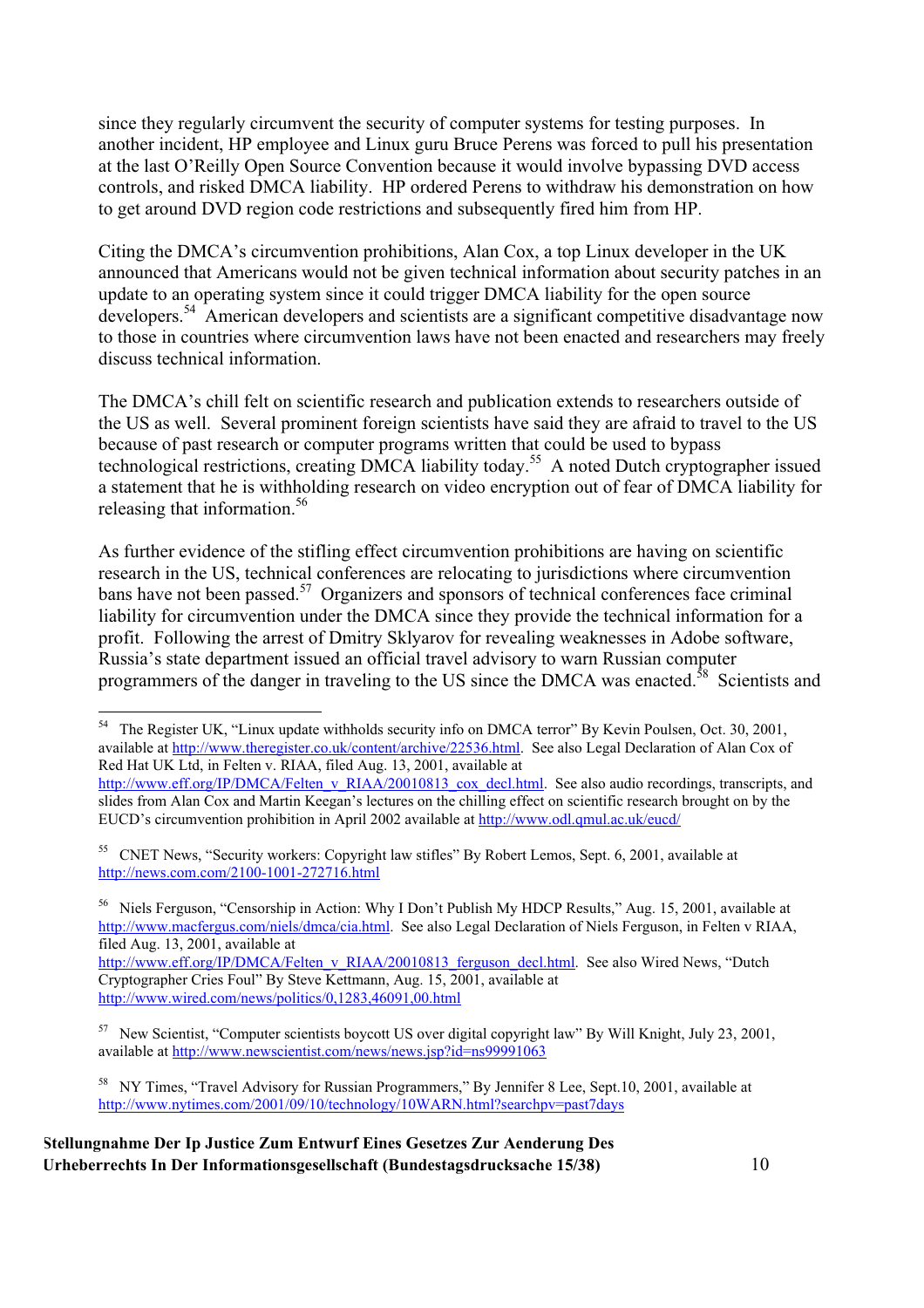technical conferences will continue to avoid the US where its not safe to discuss or publish technical information about DVDs, CDs, eBooks, and other digital media.

#### **D. Americans Reconsider Circumvention Prohibitions**

US lawmakers have begun to respond to the growing public opposition to the DMCA's circumvention prohibitions in the  $US<sup>59</sup>$ . Efforts have begun to revise the DMCA in the US Congress, the Copyright Office, and the courts. Even executive branch officials have become publicly uncomfortable with the DMCA's extreme ban on consumer circumvention. While the US public was not paying attention to digital copyright matters when the legislation was before Congress in 1998, the public is beginning to demand change to the law's broad curtailment of consumer rights now that it's enforcement has begun. $60$ 

#### **1. US Legislative Proposals to Permit Legitimate Consumer Circumvention**

#### **Digital Media Consumers' Rights Act (DMCRA)**

One of the most vocal opponents of the DMCA, Rep. Rick Boucher introduced legislation in the US Congress intended to restore much of the traditional balance between copyright holders and the public by permitting lawful consumer circumvention and requiring proper labeling of copyrestricted CDs.<sup>61</sup> The Digital Media Consumers' Rights Act (DMCRA) would amend the DMCA to permit legitimate consumer circumvention for non-infringing uses, such as reading eBooks on laptops, or circumvention of DVDs to bypass region code restrictions or to watch a movie on a Linux computer. Co-sponsored by US Representatives John Doolittle, Spencer Bachus, and Patrick Kennedy, DMCRA also re-asserts the traditional "Sony Betamax" doctrine whereby technologies with substantial non-infringing uses cannot be stifled by copyright holders. DMCRA has received support from national consumer and public interest organizations including endorsements from the American Library Association, Home Recording Rights Coalition, Electronic Frontier Foundation, and the Consumers Union. Industry groups such as Computer & Communications Industry Association, Sun Microsystems, Intel, and Philips also publicly support the bill's amendment to the DMCA's broad prohibitions as a more balanced approach to circumvention.

**Stellungnahme Der Ip Justice Zum Entwurf Eines Gesetzes Zur Aenderung Des Urheberrechts In Der Informationsgesellschaft (Bundestagsdrucksache 15/38)** 11

-

<sup>&</sup>lt;sup>59</sup> "Time to rewrite the DMCA" By U.S. Congressman Rick Boucher, Jan. 29, 2002, available at http://news.com.com/2010-1078-825335.html

<sup>60</sup> CNET News, "DMCA critics say reform still needed" By Declan McCullagh, Dec. 17, 2002, available at http://news.com.com/2100-1023-978296.html

 $61$  Digital Media Consumers' Rights Act, introduced Jan. 7, 2003 available at http://www.house.gov/boucher/docs/dmcra108th.pdf. For more information on the DMCRA, see http://www.house.gov/boucher/internet.htm.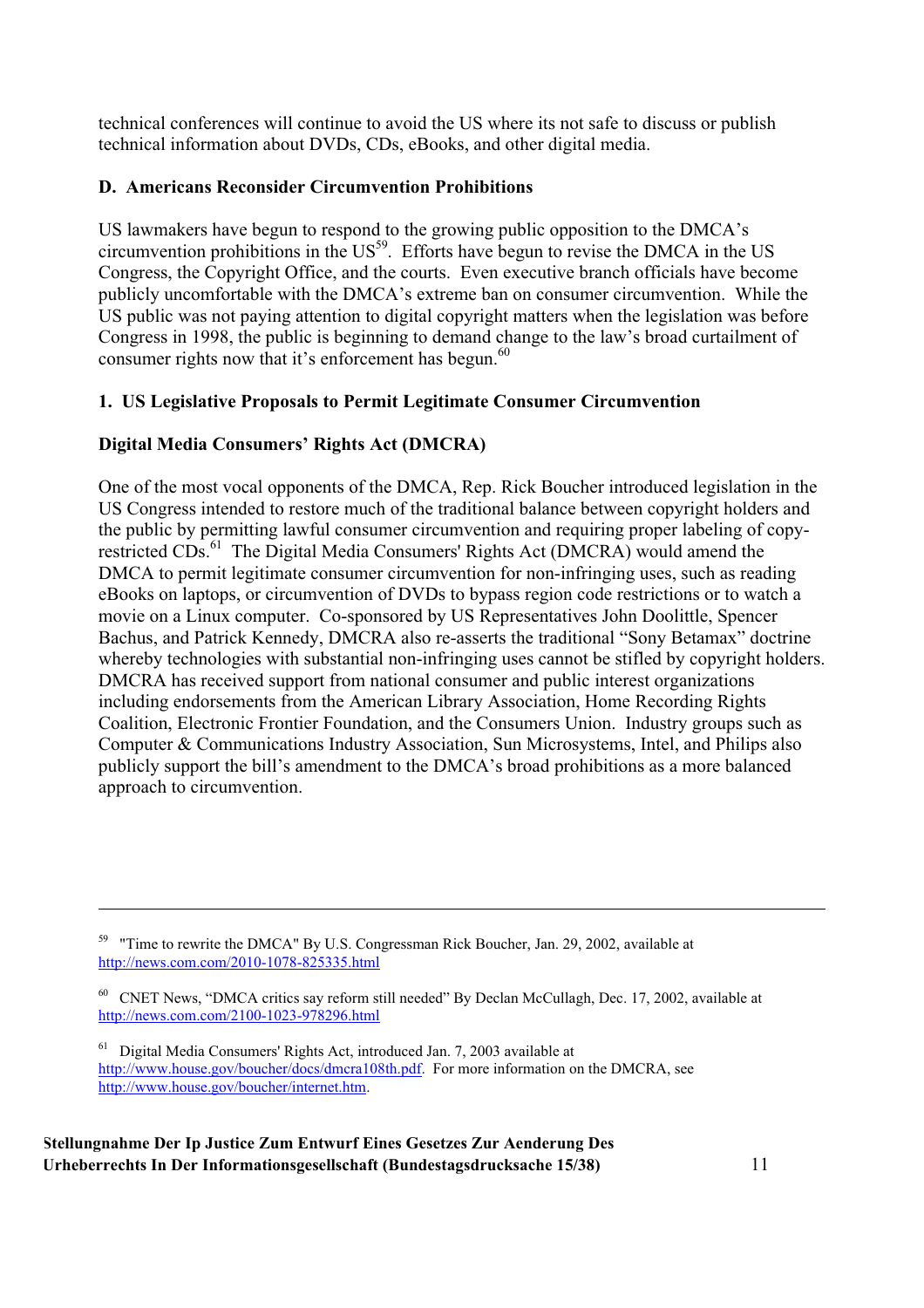#### **Digital Choice and Freedom Act (DCFA)**

US Representative Zoe Lofgren said she had originally voted for the DMCA in 1998 because she believed it would be used to prevent infringement.<sup>62</sup> But now that its effects are felt in practice through enforcement, she noted its been used to thwart technological development and has introduced legislation to amend the circumvention prohibitions. Recognizing that technological control measures "threaten society's interests in the First Amendment and fair use rights of individuals," Lofgren's Digital Choice and Freedom Act (DCFA) of 2002 would permit legitimate consumer circumvention to engage in lawful uses of copyrighted works.

DCFA aims to restore many of the individual liberties that the DMCA's broad ban on circumvention took away, like the ability to make lawful copies for such purposes as fair use, archiving, and reverse engineering. DCFA also ensures that consumers shall engage the same fair use rights with digital copies that they traditionally enjoyed with analogue copies. DCFA attempts to protect traditional First Sale Privileges that permit individuals to sell or give away their property. The proposed bill would also prohibit non-negotiable shrink-wrap licenses that take away legitimate consumer rights and expectations. Much like the DMCRA, Lofgren's bill has received wide populist support from civil liberties and public interest groups, even earning endorsements from industry organizations.<sup>63</sup>

#### **2. US Executive Branch Calls for DMCA Reform**

Even the executive branch government in the US is calling for reform to the DMCA's extreme ban on circumvention. Last October, the Head of White House Cyber Security Richard Clarke called for an amendment to the DMCA because of its chilling effect on computer security research.<sup>64</sup> Clarke said researchers should be allowed to share information about computer vulnerability but the DMCA's circumvention prohibitions make their publication of flaws illegal. The Bush Administration official said threats that made under the DMCA against researchers had been a misuse of the law and that reform was needed. "I think a lot of people didn't realize that it would have this potential chilling effect on vulnerability research," the Administration official stated.<sup>65</sup> Early discomfort from the executive branch was expressed in 2000 in a report

65 *Id.*

 $62$  CNET News, "DMCA defenders in enemy territory" By Lisa M. Bowman, Aug. 1, 2002, available at http://news.com.com/2100-1023-947729.html. See also Digital Choice and Freedom Act summary: "The authors of the DMCA never intended to create such a dramatic shift in the balance. As the House Judiciary Report accompanying the DMCA stated: "[A]n individual [should] not be able to circumvent in order to gain unauthorized access to a work, *but should be able to do so in order to make fair use of a work which he or she has acquired lawfully*." House Report 105-551, Part I, Section-by-Section Analysis of section 1201(a)(1)." Available at http://zoelofgren.house.gov/news/2002/021002\_detail.htm

For a list of DCFA supporters, see http://zoelofgren.house.gov/news/2002/021002\_supporters.htm

<sup>&</sup>lt;sup>64</sup> The Boston Globe, "Cyber Chief Speaks on Data Network Security," By Hiawatha Bray, Oct. 17, 2002, available at http://www.boston.com/globe/search or http://www.interesting-people.org/archives/interestingpeople/200210/msg00063.html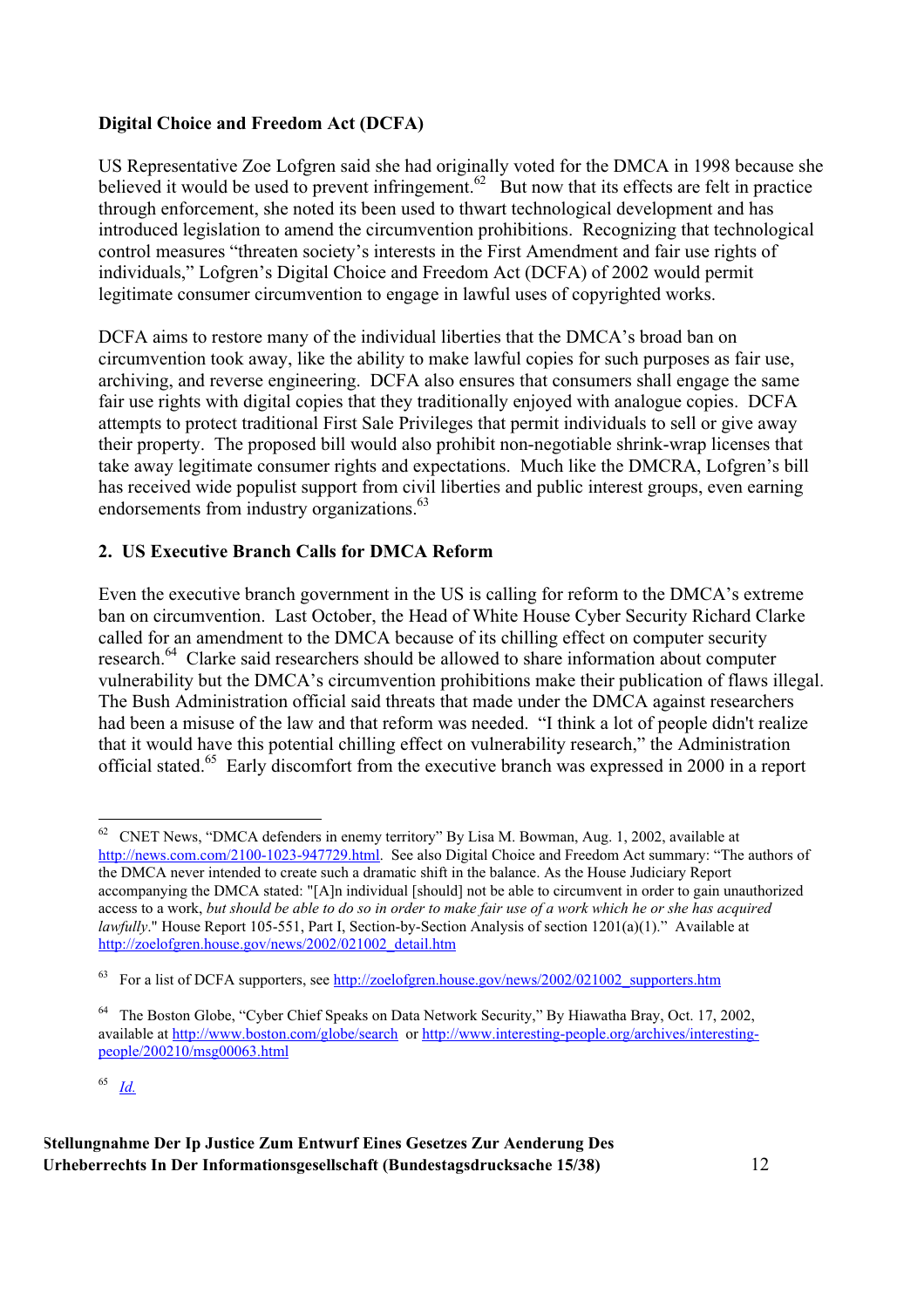published by the National Research Council that criticized the DMCA and recommended revising its circumvention prohibitions to provide for legitimate consumer circumvention.<sup>66</sup>

#### **3. US Courts Wrestle with DMCA Legal Challenges**

While the DMCA withstood its initial legal attack against *2600 Magazine* in 2000, more recent court cases indicate the public's unwillingness to support the DMCA's extreme prohibitions and point to the statute's vulnerability to judicial reconstruction. In December 2002, a California jury acquitted Elcomsoft of all charges under the DMCA for providing software that unlocks Adobe eBooks.<sup>67</sup> Even though Elcomsoft was providing a circumvention tool banned by the DMCA, the need to make noninfringing fair use of eBooks persuaded the jury to find the Russian software firm not guilty.<sup>68</sup>

In 2002, a software company called 321 Studios filed a legal challenge to the DMCA's ban on bypassing DVD access controls in order to make noninfringing fair use copies of DVD movies.<sup>69</sup> In the Declaratory Judgment action, 321 Studios asked the court to approve of its distribution of software that enables fair use and lawful backup copying of DVDs, despite the DMCA's ban on circumvention tools. If successful, 321 Studios' legal challenge could create some meaningful breathing space under the DMCA for firms who want to build software and devices that can interoperate with digital media, like DVDs. It could also ensure consumers are able to copy and edit their music and movies as they have in the past, despite the legislative prohibitions.

Harvard University researcher Ben Edelman launched another legal attack in July 2002 that could overturn portions of the DMCA's circumvention prohibitions.<sup>70</sup> Edelman needs to gain access to lists of websites blocked by filtering software so he can report back to the public on the

 <sup>66</sup> National Academy Press, "The Digital Dilemma: Intellectual Property in the Information Age" National Academy of Sciences, 2000, available at http://www.nap.edu/html/digital\_dilemma/. See Appendix G "DMCA and Circumvention of Technological Protection Measures" available at http://www.nap.edu/html/digital\_dilemma/appG.html

 $67$  Financial Times UK, "Russian group cleared in digital test case" By Patti Waldmeir Dec. 17, 2002, available at http://news.ft.com/servlet/ContentServer?pagename=FT.com/StoryFT/FullStory&c=StoryFT&cid=1039523772948. See also ZDNet News, "Sklyarov reflects on DMCA travails" By Lisa M. Bowman, Dec. 20, 2002, available at http://zdnet.com.com/2100-1106-978497.html

<sup>&</sup>lt;sup>68</sup> Associated Press, "Russian Software Firm Found Innocent in Copyright Violation Trial" By Bob Porterfield, Dec. 17, 2002, available at http://www.sfgate.com/cgibin/article.cgi?f=/news/archive/2002/12/17/state1319EST0063.DTL

<sup>69</sup> *321 Studios v MGM et el*, filed a Declaratory Judgment suit in US District Court for the Northern District of California on April 22, 2002. 321 Studios' Complaint is available at http://www.eff.org/IP/DMCA/20021220\_321\_studios\_complaint.pdf

See also Wired News, "Upstart seeks court OK for DVD copying" By Lisa M. Bowman, April 23, 2002, available at http://news.search.com/click?sl,news.43.282.1278.0.1.321+studios.0,http%3A%2F%2Fnews%2Ecom%2Ecom%2F 2100%2D1023%2D889455%2Ehtml

<sup>70</sup> *Edelman v N2H2* Legal Complaint, filed July 25, 2202, available at http://archive.aclu.org/court/edelman.pdf. See ACLU case archive available at http://archive.aclu.org/issues/cyber/Edelman\_N2H2\_feature.html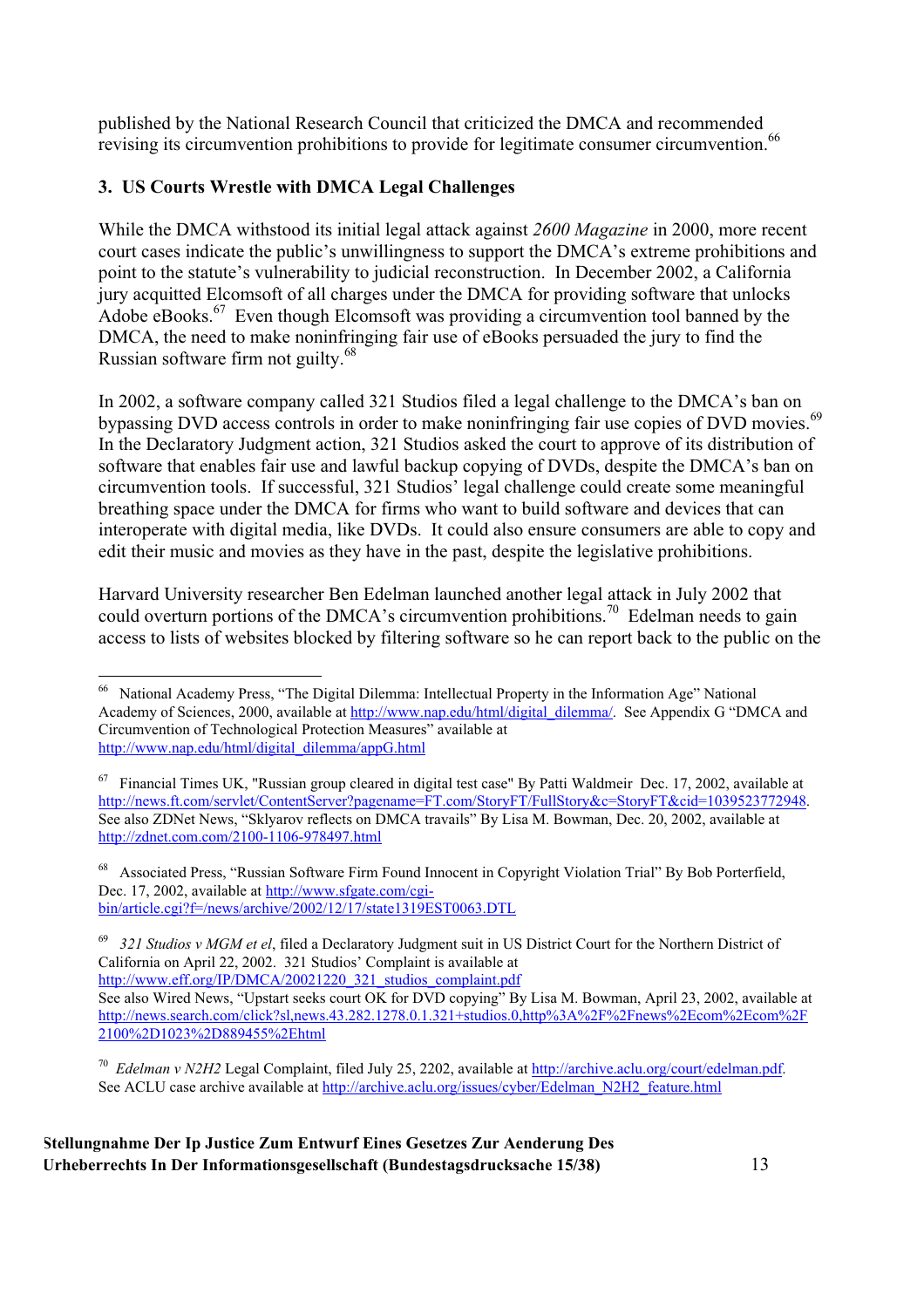accuracy and effectiveness of the software. But filtering software companies use the DMCA and encryption to block researchers such as Edelman from gaining access to the lists so they can prevent testing and discussion of results. Although the US Library of Congress issued an exemption<sup>71</sup> to permit circumvention to access lists of blocked websites, its still illegal under the DMCA for anyone to build a tool that could enable Edelman's explicitly lawful circumvention.<sup>72</sup> Filed by the American Civil Liberties Union (ACLU), Edelman's legal challenge points to the inherent illogic of a law that claims to legalize conduct, but then outlaws all tools necessary to engage in that conduct.

## **III. Growing International Concern Over Circumvention Prohibitions**

Observers all over the world have signaled mounting discomfort with the broad prohibitions against legitimate consumer circumvention the US copyright industry is pushing on the international community.73 The UK Commission on Intellectual Property Rights issued a report in summer of 2002 calling attention to the threat broad circumvention bans such as the DMCA and EUCD have created for consumer rights such as fair use and First Sale privileges.<sup>74</sup> The Commission's Report recommends legislation that permits circumvention to engage in lawful use of digital media and warns other countries against passing circumvention prohibitions such as those found in the DMCA and the EUCD.<sup>75</sup>

National legislation implementing the EUCD will soon be put to vote by lawmakers in countries across Europe. In hopes of restoring traditional consumer rights, local populist groups have formed to counter overbroad circumvention prohibitions, including the Campaign for Digital Rights in the UK,<sup>76</sup> the Institute of Legal Questions on Free and Open Source Software in Germany, $^{77}$  and Electronic Frontier Finland.<sup>78</sup> Other grassroots organizations have sprung up in France,<sup>79</sup> Belgium,<sup>80</sup> Austria,<sup>81</sup> and throughout the  $EU^{82}$  to protect civil liberties against

<sup>73</sup> Robin D. Gross, "Freedom of Speech: Void Where Prohibited -- Hollywood Exports Technology Ban Overseas Despite U.S. Abuse," Sept. 2001, available at http://www.virtualrecordings.com/voidwhereprohibited.html

74 UK Commission on Intellectual Property Rights, Final Report: "Integrating Intellectual Property Rights and Development Policy" Summer 2002, available at http://www.iprcommission.org/graphic/documents/final\_report.htm

75 *Id*

- *.* http://ukcdr.org/
- 77 http://www.ifross.de See also http://www.privatkopie.net
- 78 http://www.effi.org/
- 79 http://eucd.info/

 <sup>71</sup> Robin D. Gross, "DMCA Takes Full Effect: Millions of Americans Become Criminals," Nov. 2000, available at http://www.eff.org/effector/HTML/effect13.11.html#I

<sup>&</sup>lt;sup>72</sup> CNET News, "On trial: Digital copyright law" By Declan McCullagh, July 25, 2002, available at http://news.com.com/2100-1023-946266.html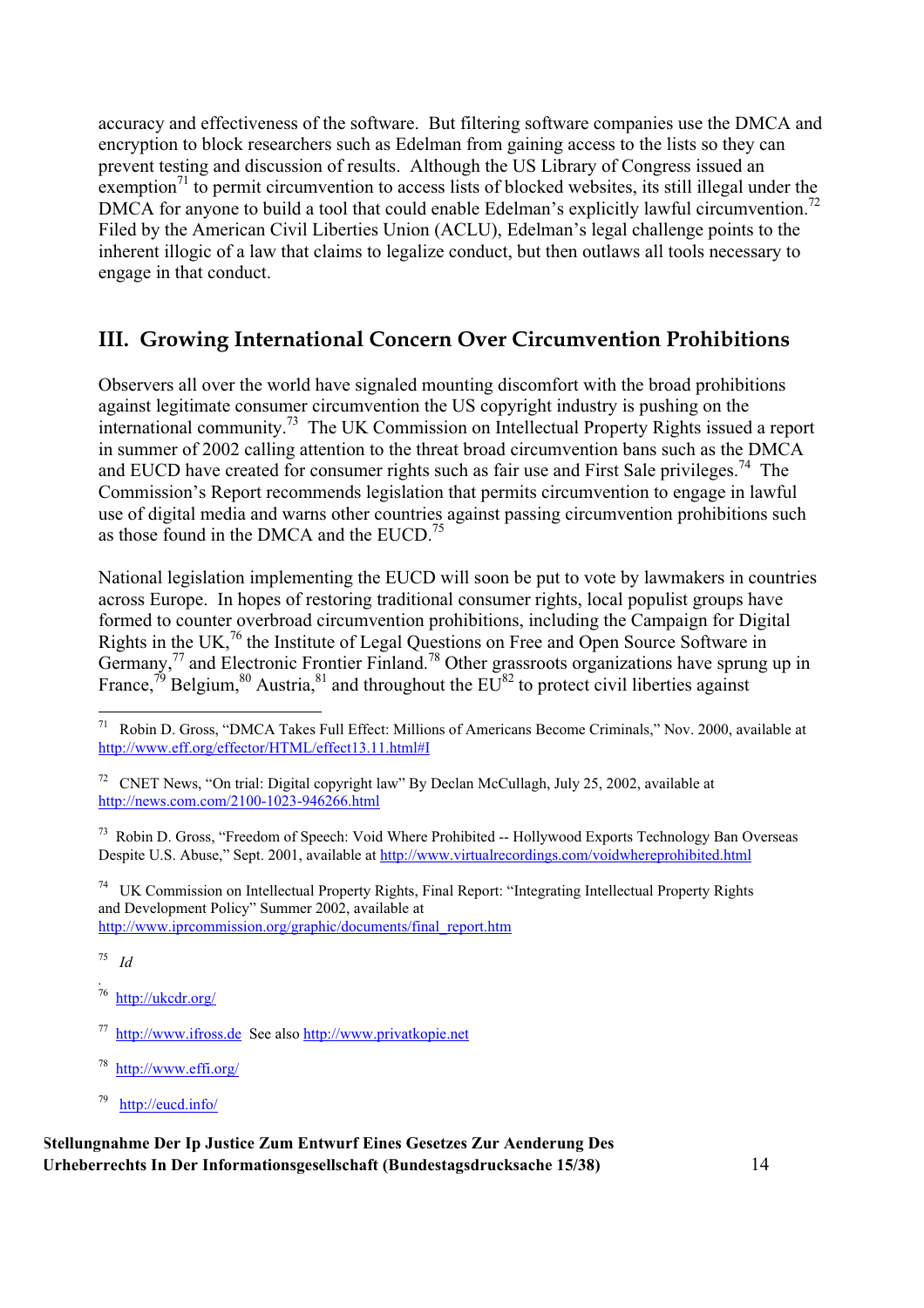copyright's expansion. At the Directive's official deadline of December 22, 2002, only two of the fifteen EU countries implemented anti-circumvention legislation, Greece<sup>83</sup> and Denmark.<sup>84</sup> Public opposition to proposed legislation in the UK implementing the EUCD was so overwhelming that the UK Patent Office pushed back its original deadline to reconsider its consultation document.<sup>85</sup> UK public interest group Consumers' Association has called on the Patent Office to legalize personal copying in the UK.<sup>86</sup>

As lawmakers in the EU are confronted by Copyright Directive obligations at the same time as public opposition mounts to the prohibitions, they must craft exemptions based on freedom of information rights and create meaningful ways of enabling them. To the extent possible, national legislators should avoid complete bans on technology and the chilling effect its shown to create in the US. EU legislators could exercise their right to national autonomy and create exemptions that protect traditional consumer rights and leave room for innovative future uses. Enacting measures that affirmatively legalize private non-commercial or other fair use copying would also help to restore some of the balance lost in the EU.

More likely, Europeans will be forced to bring court challenges to overbroad prohibitions based on rights to freedom of expression and information. Article 10 of the European Convention on Human Rights guarantees a broad right to freedom of expression in any medium and provides fertile grounds for fair use limitations in European copyright law.<sup>87</sup> The rights secured under

80 http://www.ael.be/cgi-bin/webpetition.pl

-

81 http://www.quintessenz.at/cgi-bin/index?funktion=view&id=000100002349

 $82$  To monitor status of Copyright Directive's implementation in various countries throughout the EU, see http://wiki.ael.be/index.php/EUCD-Status

 $83$  http://digitalrights.uoa.gr. For text of Greek implementation (in Greek), see http://europa.eu.int/smartapi/cgi/sga\_doc?smartapi!celexplus!prod!CELEXnumdoc&numdoc=32001L0029&lg=EL

<sup>84</sup> http://www.digitalforbruger.dk/dmca. See also, The Register UK, "Greece, Denmark (and no-one else) make EC copyright deadline" By John Leyden, Dec. 24, 2003, available at http://www.theregister.co.uk/content/4/28684.html

<sup>85</sup> The Register UK, "Patent Office swamped by EU Copyright Directive response" By Drew Cullen, Nov. 20, 2002, available at http://212.100.234.54/content/4/28203.html

86 See http://www.computingwhich.co.uk/reports.html. See also http://ukcdr.org/

<sup>87</sup> European Convention on Human Rights (ECHR), signed in Rome on November 4, 1950. Article 10 ECHR reads: "1. Everyone has the right to freedom of expression. This right shall include freedom to hold opinions and to receive and impart information and ideas without interference by public authority and regardless of frontiers. [...]. 2. The exercise of these freedoms, since it carries with it duties and responsibilities, may be subject to such formalities, conditions, restrictions or penalties as are prescribed by law and are necessary in a democratic society, in the interests of national security, territorial integrity or public safety, for the prevention of disorder or crime, for the protection of health or morals, for the protection of the reputation or rights of others, for preventing the disclosure of information received in confidence, or for maintaining the authority and impartiality of the judiciary." Available at http://www.echr.coe.int/Convention/Convention%20countries%20link.htm#EUROPEAN CONVENTION ON HUMAN RIGHTS